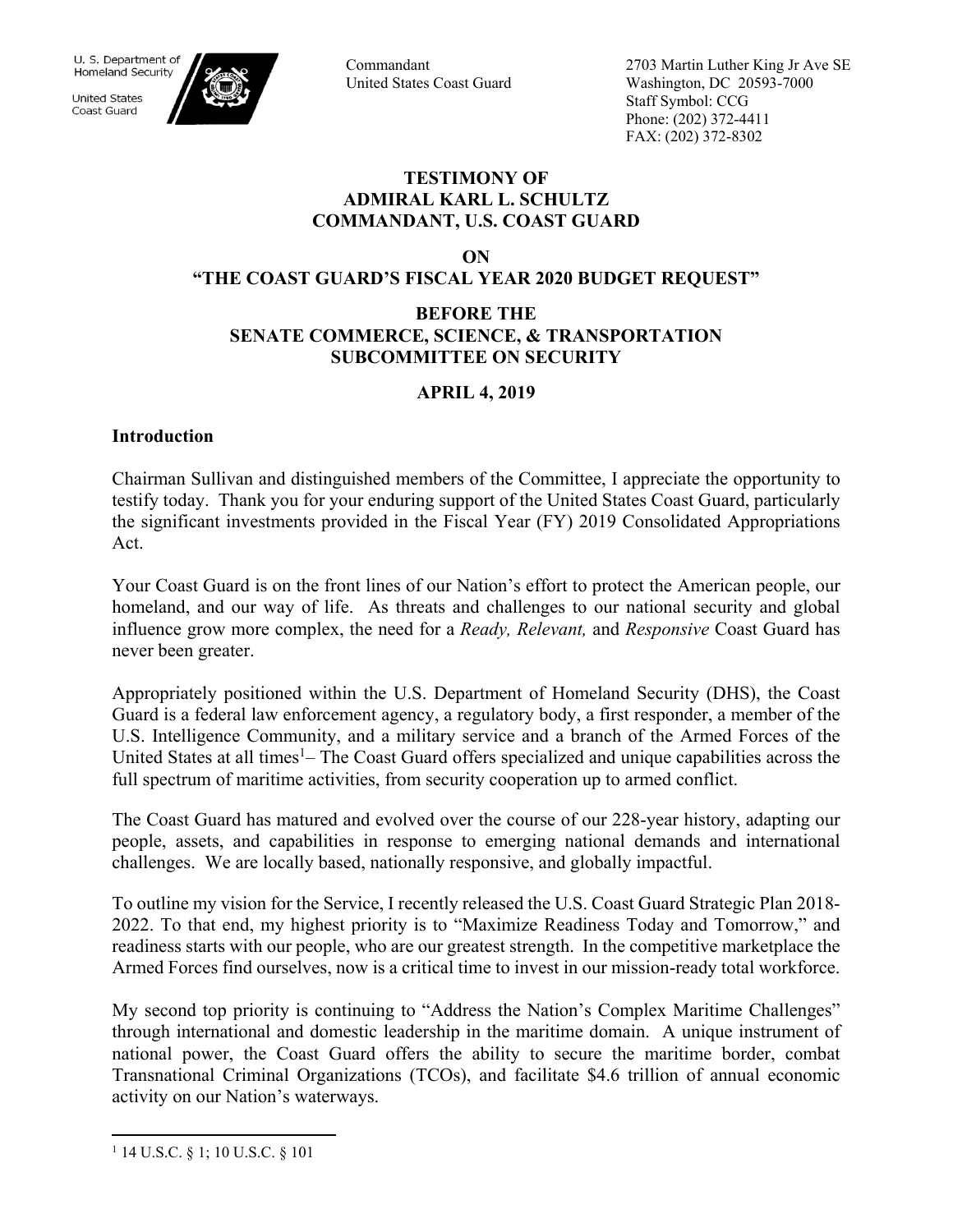Finally, in a competitive budget environment, your Coast Guard is acutely focused on my third priority, "Delivering Mission Excellence Anytime, Anywhere," by continuously challenging ourselves to innovate and drive increased efficiency for better organizational performance in response to both manmade crises and natural disasters.

## **Strategic Effects**

<u>.</u>

The Coast Guard plays a critical role in a comprehensive approach to securing our borders – from disrupting drug trafficking and illegal immigration in the southern transit zones, to projecting sovereignty across the globe. Our Nation's maritime borders are vast, and include one of the largest systems of ports, waterways, and critical maritime infrastructure in the world, including 95,000 miles of coastline.

As part of the DHS layered security strategy, the Coast Guard pushes out our Nation's border, and serves as the "offense" in a comprehensive approach to layered border security strategy. Through the interdiction of illicit drugs and the detention of suspected drug smugglers, the Coast Guard disrupts TCO networks at sea, over a thousand miles from our shore, where they are most vulnerable. Coast Guard maritime interdictions weaken the TCOs who destabilize our immediate neighbor Mexico, the Central American land corridor, and South American countries. Our interdiction efforts minimize corruption and create space for effective governance to exist. Coast Guard interdiction efforts reduce the "push factors" that are responsible for driving migration to our Southwest land border.

Working with interagency partners, the Coast Guard seized 209 metric tons of cocaine and detained over 600 suspected smugglers in FY 2018, which is more than all other federal agencies combined. Highlighting the capabilities of one of our modern assets, in November 2018, the National Security Cutter (NSC) CGC JAMES, in support of Joint Interagency Task Force South (JIATF-S), seized nearly nine tons of cocaine and detained over 40 suspected drug smugglers from various drug conveyances, including low-profile go-fast vessels and fishing vessels. In addition to stopping these drugs from getting to our streets, the information we gather and share with our partners in the Intelligence Community facilitates deeper understanding of TCOs and ultimately helps our unified efforts to dismantle them.

As an important part of the modern military's Joint Force<sup>2</sup>, we currently have forces assigned to each of the six geographic Combatant Commanders (COCOMs), as well as Cyber Command, Transportation Command, and Special Operations Command. The Coast Guard deploys worldwide to execute our statutory Defense Operations mission in support of national security priorities. Typically, on any given day, 11 cutters, 2 maritime patrol aircraft, 5 helicopters, 2 specialized boarding teams, and an entire Port Security Unit are supporting Department of Defense (DoD) COCOMs on all seven continents. In the Middle East, our squadron of six patrol boats continues to conduct maritime security operations on the waters of the Arabian Gulf in close cooperation with the U.S. Navy, promoting regional peace and stability.

<sup>&</sup>lt;sup>2</sup> In addition to the Coast Guard's status as an Armed Force (10 U.S.C. § 101), see also Memorandum of Agreement Between DoD and DHS on the Use of Coast Guard Capabilities and Resources in Support of the National Military Strategy, 02 May 2008, as amended 18 May 2010.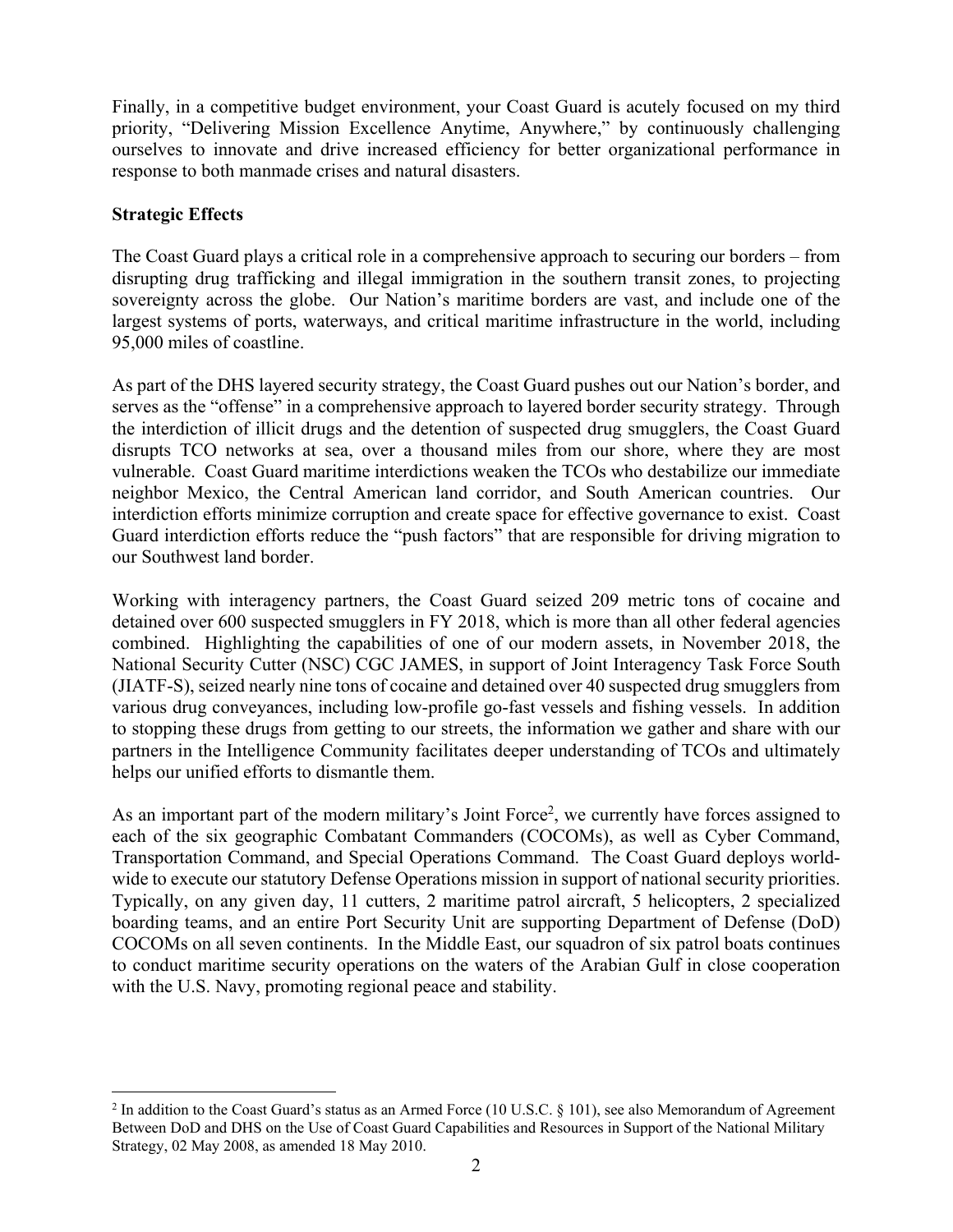Likewise, as one of the principal federal agencies performing Detection and Monitoring (D&M) in the southern maritime transit zone, the Coast Guard provides more than 4,000 hours of maritime patrol aircraft support and 2,000 major cutter days to DoD's Southern Command (SOUTHCOM) each year.

Coast Guard authorities and capabilities bridge national security needs between DoD war fighters abroad and DHS agencies protecting our homeland. In addition to COCOM support, the Coast Guard partners with federal, state, local, territorial, tribal, private, and international stakeholders to address problems across an increasingly complex maritime domain. Our leadership on global maritime governing bodies and our collaborative approach to operationalize international agreements drives stability, legitimacy, and order. We shape how countries conduct maritime law enforcement and establish governance.

Looking forward, the performance capabilities and expected capacity of our future Offshore Patrol Cutter (OPC) fleet will provide the tools to more effectively enforce federal laws, secure our maritime borders, disrupt  $TCOs$ , and respond to  $21<sup>st</sup>$  century threats. Continued progress on this acquisition is vital to recapitalizing our aging fleet of Medium Endurance Cutters (MECs), some of which will be over 55 years old when the first OPC is delivered in 2021. In concert with the extended range and capability of the NSC and the enhanced coastal patrol capability of the Fast Response Cutter (FRC), our planned program of record for 25 OPCs will be the backbone of the Coast Guard's strategy to project and maintain offshore presence.

In the Arctic region, the Coast Guard remains steadfastly committed to our role as the lead federal agency for homeland security, safety, and environmental stewardship. There, we enhance maritime domain awareness, facilitate governance and promote partnerships to meet security and safety needs in this geo-strategically and economically vital area. As access to the region continues to expand, strategic competition drives more nations to look to the Arctic for economic and geopolitical advantages, and the Coast Guard stands ready to provide the leadership and sustained surface presence necessary to protect our rights and sovereignty as an Arctic Nation.

Looking to the Antarctic, the 43-year old CGC POLAR STAR, the Nation's only operational heavy icebreaker, just returned home after successfully completing Operation DEEP FREEZE (DF-19), the annual McMurdo Station breakout, though not without overcoming several high-risk casualties to the ship's engineering systems. The ship's crew had to battle a fire that left lasting damage to electrical systems; ship-wide power outages occurred during ice breaking operations. And in the same transit, divers were sent into the icy waters to investigate and repair a propeller shaft seal leak. Events like these reinforce the reality that we are only one major casualty away from leaving the Nation without any heavy icebreaking capability.

With increased activity in the maritime reaches and growing competition for resources, we cannot wait any longer for increased access and a more persistent presence in the Polar Regions. Our sustained presence there is imperative to ensuring our Nation's security, asserting our sovereign rights, and protecting our long-term economic interests.

Last year, we released a request for proposal (RFP) and later this spring we plan to award a detail design and construction (DD&C) contract for the construction of three heavy Polar Security Cutters (PSCs). I am thankful for your support for the \$675 million in the FY 2019 appropriation. This funding, coupled with the \$300 million in Shipbuilding and Conversion, Navy (SCN) funding in FY 2017 and 2018, is sufficient to fund construction of the first PSC as well as initial long lead time material for a second PSC.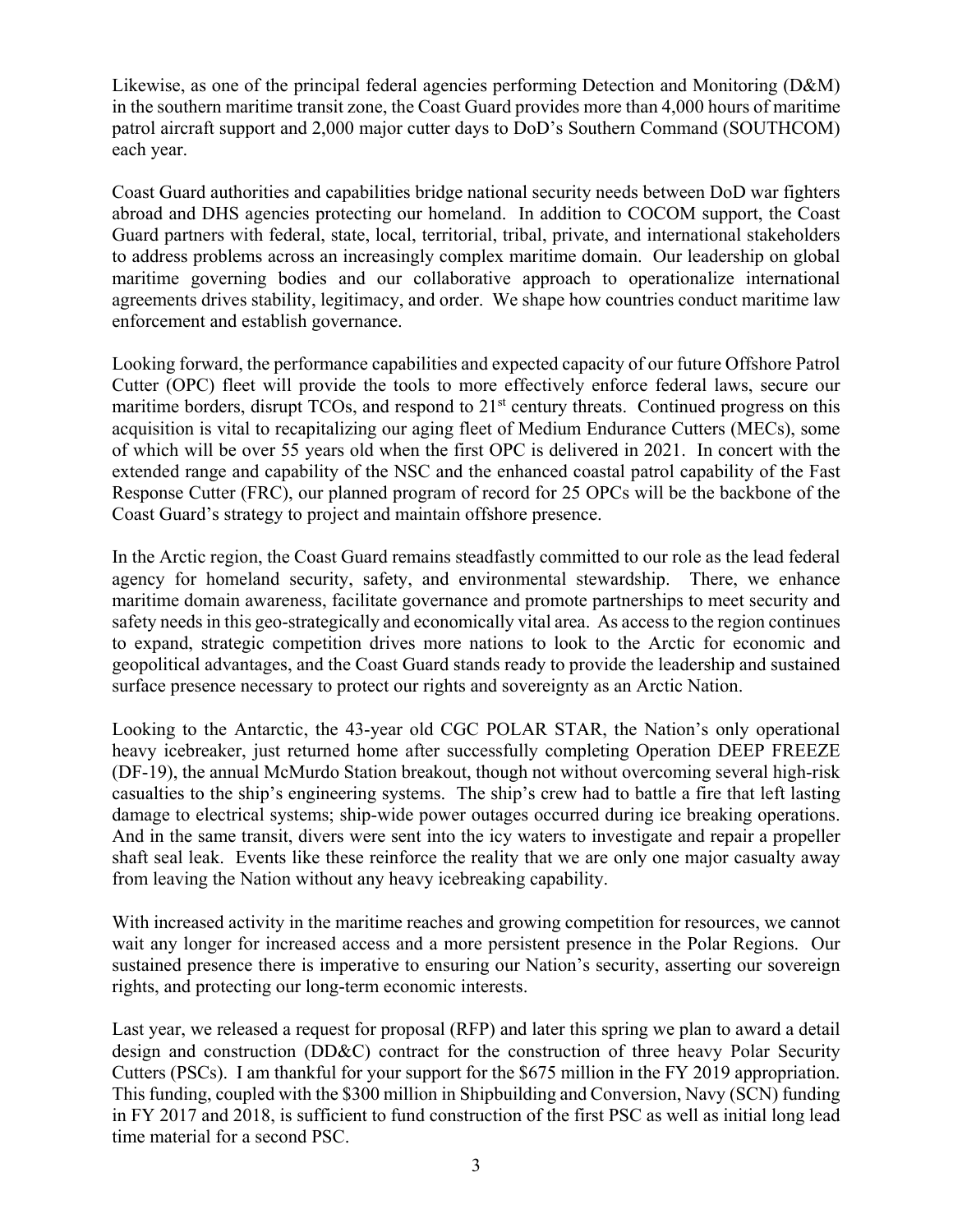Our value to the Nation is observed on the farthest shores around the globe as well as closer to home where we continue to be "Always Ready" to answer the call for help. The 2018 hurricane season led to yet another historic Coast Guard response effort. The Coast Guard mobilized over 8,600 active duty members, reservists, and civilians for hurricane response across the United States for hurricanes Florence and Michael in the mid-Atlantic states and Gulf Coast respectively, as well as typhoon Mangkhut in Guam.

In support of, and in coordination with the Federal Emergency Management Agency (FEMA) and other federal, state, local, and territorial agencies, the Coast Guard saved nearly 1,000 lives using helicopters and shallow water craft, provided logistical support to first responders, and oversaw the safe and effective resumption of commerce at over 20 impacted sea ports.

While such a level of professionalism and distinction is what the American people have come to expect from your Coast Guard, that response comes at a cost. We continue to do our very best to stand ready to respond to all maritime disasters, both natural and manmade; however, these efforts consume future readiness. Our aging assets and infrastructure require increased maintenance and repairs, all of which is compounded by the on-going recovery and restoration operations of the historic hurricane season of 2017.

In 2017 alone, the Coast Guard lost the equivalent of two major cutters (e.g., over 300 operational days) due to unplanned repairs. Expanding that to the last two years, we have lost three years' worth of major cutter patrol days. In 2017 and again in 2018, shortages in parts and supplies cost the Coast Guard over 4,500 flight hours each year, or the equivalent of programmed operating hours for seven MH-65 helicopters. Each hour lost in the transit zones keeps us further from reaching our interdiction targets and helps the TCOs deliver their illicit cargoes.

Service readiness starts with our most valuable asset – our people. We must continue to recruit, train, support, and retain a mission ready total workforce that not only positions the Service to excel across the full spectrum of Coast Guard missions, but is representative of the diverse Nation we serve. Our workforce end strength was reduced by over 1,250 personnel during a three-year period from FY 2012 to FY 2015. And compared to the workforce of FY 2012, the Coast Guard has nearly 1,000 fewer personnel to accomplish an ever increasing mission set. Adequate increases to depot maintenance funding, coupled with strategic human capital investments, are critical to addressing these readiness challenges.

## **Conclusion**

The Coast Guard offers a capability unmatched in the federal government. Whether combating TCOs to help stabilize to the Western Hemisphere, responding to mariners in distress in the Bering Sea, or supporting U.S. Central Command (CENTCOM) on the Arabian Gulf, the Coast Guard stands ready to execute a suite of law enforcement, military, and regulatory authorities and capabilities to achieve mission success anytime, anywhere. We cannot do this on the backs of our people – now is the time to address the erosion of readiness experienced in our Service over the past decade due to near flat line funding for operations and support.

While the demand for Coast Guard services has never been higher, we must address our lost purchasing power, the growing backlogs of deferred maintenance on our capital assets, and the degraded habitability of our infrastructure.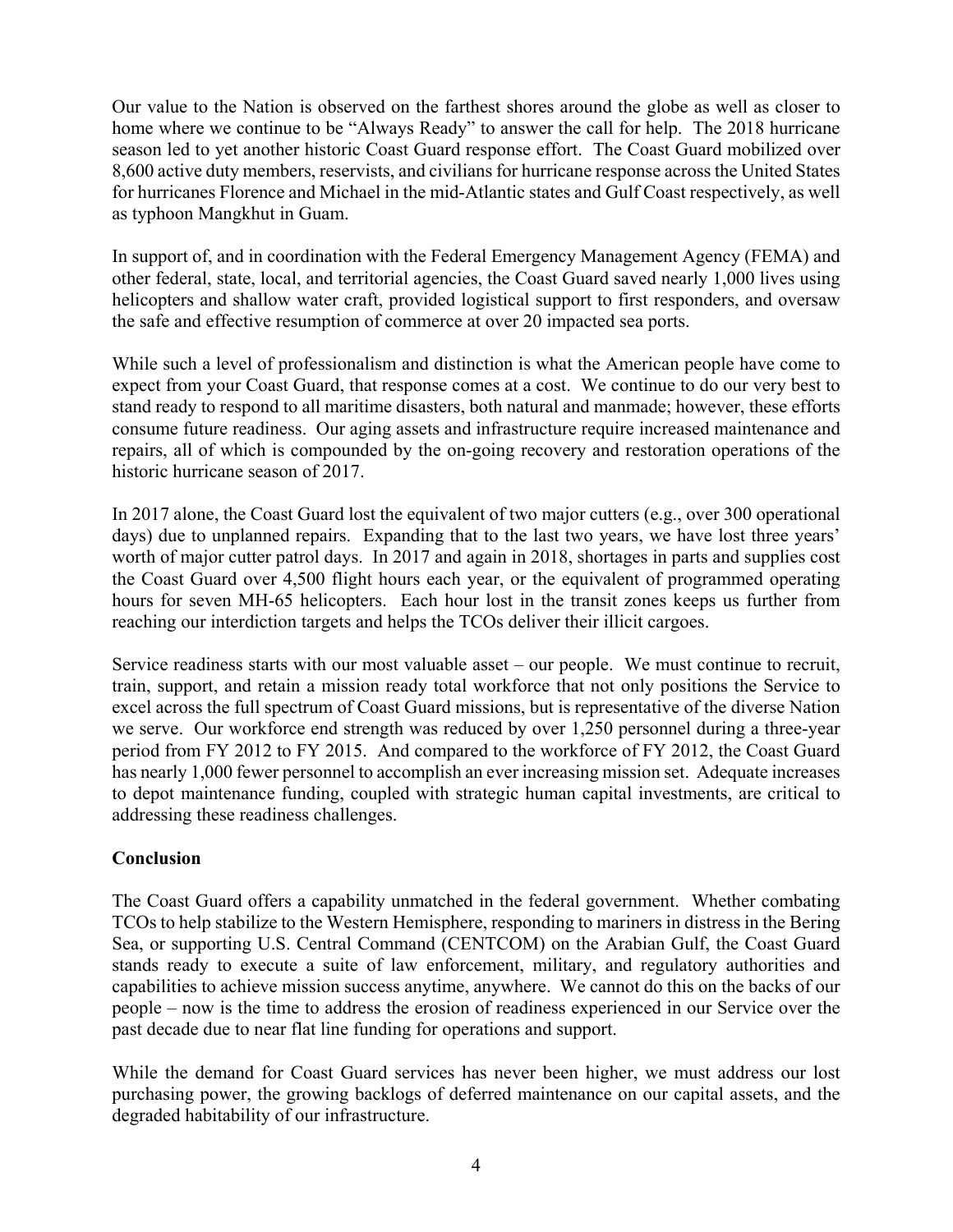Our 48,000 active duty and reserve members, 8,500 civilians, and over 25,000 volunteer members of the Coast Guard Auxiliary need your support to maintain a *Ready, Relevant,* and *Responsive*  Coast Guard.

With the continued support of the Administration and Congress, your Coast Guard will live up to our motto – *Semper Paratus* – Always Ready. Thank you for your support of the men and women of the Coast Guard.

## **FY 2020 BUDGET REQUEST**

The Coast Guard's FY 2020 Budget request is focused on three main priorities:

- 1. Maximize Readiness Today and Tomorrow
- 2. Address the Nation's Complex Maritime Challenges
- 3. Deliver Mission Excellence Anytime, Anywhere

#### **Maximize Readiness Today and Tomorrow**

The Coast Guard's top priority is Service readiness. The FY 2020 President's Budget request begins to address the erosion of readiness that resulted from years under the Budget Control Act. Critical investments in the workforce as well as depot maintenance for the fleet will put the Service on the path to recovery to sustain critical frontline operations.

Additionally, investments in asset modernization sustain recapitalization momentum while advancing other critical programs. The FY 2020 Budget request supports the Service's highest priority acquisition, the OPC, and continues recapitalization efforts for cutters, boats, aircraft, IT systems, and infrastructure.

#### **Address the Nation's Complex Maritime Challenges**

As one of the Nation's most unique instruments of national authority across the full spectrum of maritime operations, the Coast Guard cooperates and builds capacity to detect, deter, and counter maritime threats.

While nefarious activities destabilize and threaten vulnerable regions, the Coast Guard offers capabilities, authorities, and established partnerships that lead to a more secure maritime border. The FY 2020 Budget invests in a holistic approach to combat TCOs through targeted detection and interdiction of suspected drug smugglers, at-sea biometrics, and increased partnerships with allied law enforcement nations in Central and South America, to quell illegal migration.

As the Marine Transportation System (MTS) grows increasingly complex, the Coast Guard's marine safety workforce must adapt to continue to facilitate commerce. The FY 2020 Budget increases the marine inspection workforce while addressing key findings from the report on the tragic sinking of the freight vessel EL FARO and the loss of 33 crewmembers.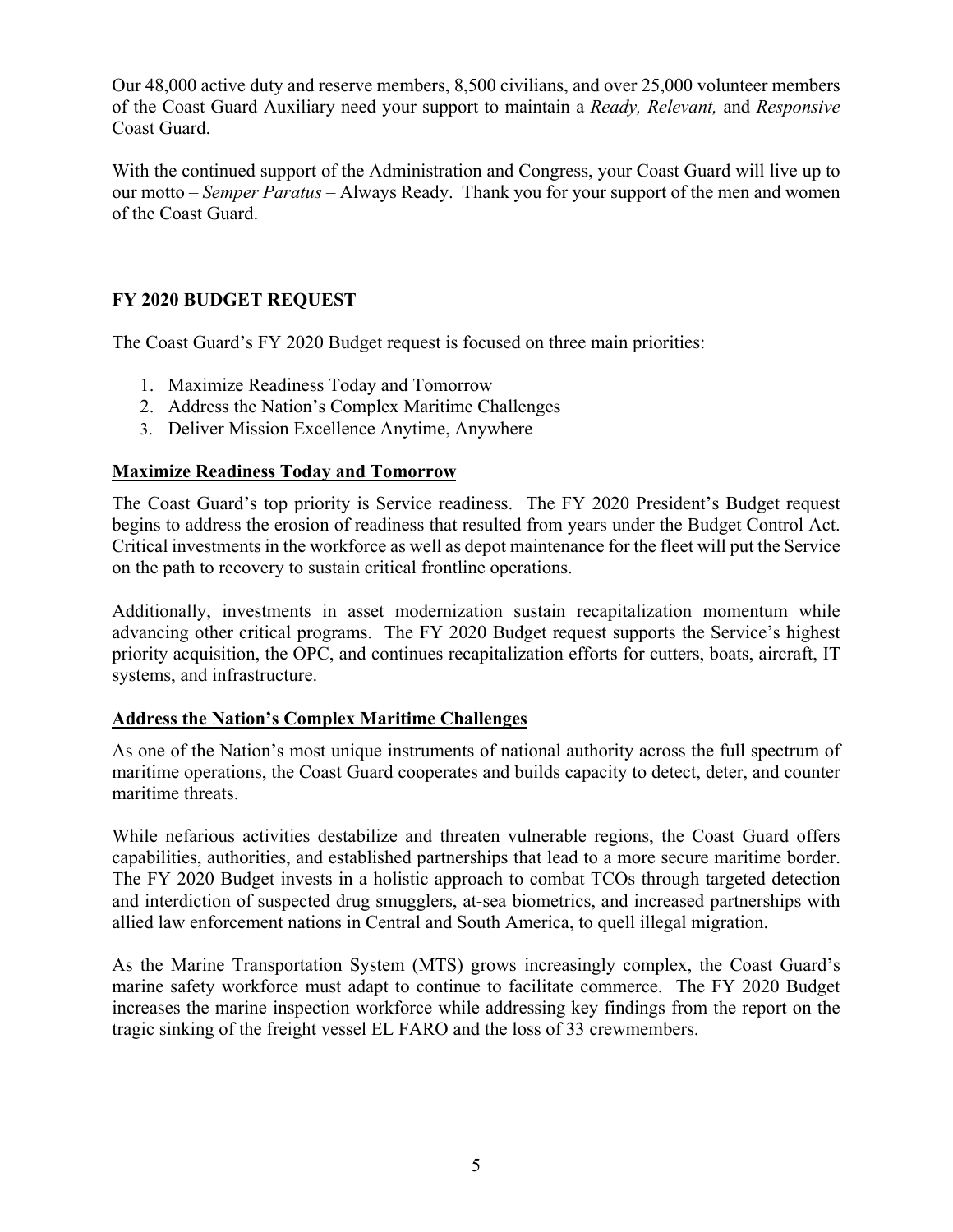## **Deliver Mission Excellence Anytime, Anywhere**

The Coast Guard is an agile and adaptive force whose greatest value to the Nation is an ability to rapidly shift among its many missions to meet national priorities during steady state and crisis operations.

As new threats in the cyber domain emerge, the Coast Guard's cyber workforce serves as the critical link between DoD, DHS, and the Intelligence Community. The FY 2020 Budget increases the cyber workforce to promote cyber risk management and protect maritime critical infrastructure from attacks, accidents, and disasters.

The Coast Guard seeks to continually improve organizational effectiveness and the FY 2020 Budget eliminates redundant and outdated IT services to reinforce the culture of continuous innovation and enhance information-sharing across the Service.

## **FY 2020 BUDGET HIGHLIGHTS**

## **Procurement, Construction, & Improvements (PC&I)**

**Surface Assets**: The budget provides **\$792 million** for the following surface asset recapitalization and sustainment initiatives:

- National Security Cutter (NSC) Provides funding for post-delivery activities for the seventh through eleventh NSCs, and other program-wide activities. The acquisition of the NSC is vital to performing DHS missions in the far offshore regions around the world. The NSC also provides a robust command and control platform for homeland security and contingency operations.
- Offshore Patrol Cutter (OPC) Provides funding for construction of the third ship and long lead time materials (LLTM) for the fourth and fifth OPC. The OPC will replace the Medium Endurance Cutters, now well beyond their service lives, which conduct multi-mission operations on the high seas and coastal approaches.
- Fast Response Cutter (FRC) Funds procurement of two FRCs, totaling 54 of the 58 vessels needed for the domestic program of record. These assets provide coastal capability to conduct Search and Rescue operations, enforce border security, interdict drugs, uphold immigration laws, prevent terrorism, and enhance resiliency to disasters.
- Polar Security Cutter (PSC) Provides funding to support detail design and construction activities of the joint Coast Guard-Navy Integrated Program Office (IPO) and program management associated with construction of the lead PSC. PSCs will provide the Nation with assured surface access to the Polar Regions for decades to come.
- Polar Sustainment Supports a multi-year Service Life Extension Project (SLEP) for CGC POLAR STAR, including program management activities, materials purchases, and production work.
- Waterways Commerce Cutter (WCC) Provides funding for acquisition planning activities, including continued evaluation of options to replace the capabilities provided by the current fleet of inland tenders and barges commissioned between 1944 and 1990. These multimission platforms are integral to the protection of maritime commerce on the inland rivers.
- Cutter Boats Continues funding for the production of multi-mission cutter boats fielded on the Coast Guard's major cutter fleet, including the NSC, OPC, and PSC.
- In-Service Vessel Sustainment Continues funding for sustainment projects on 270-foot Medium Endurance Cutters, 225-foot seagoing Buoy Tenders, and 47-foot Motor Lifeboats.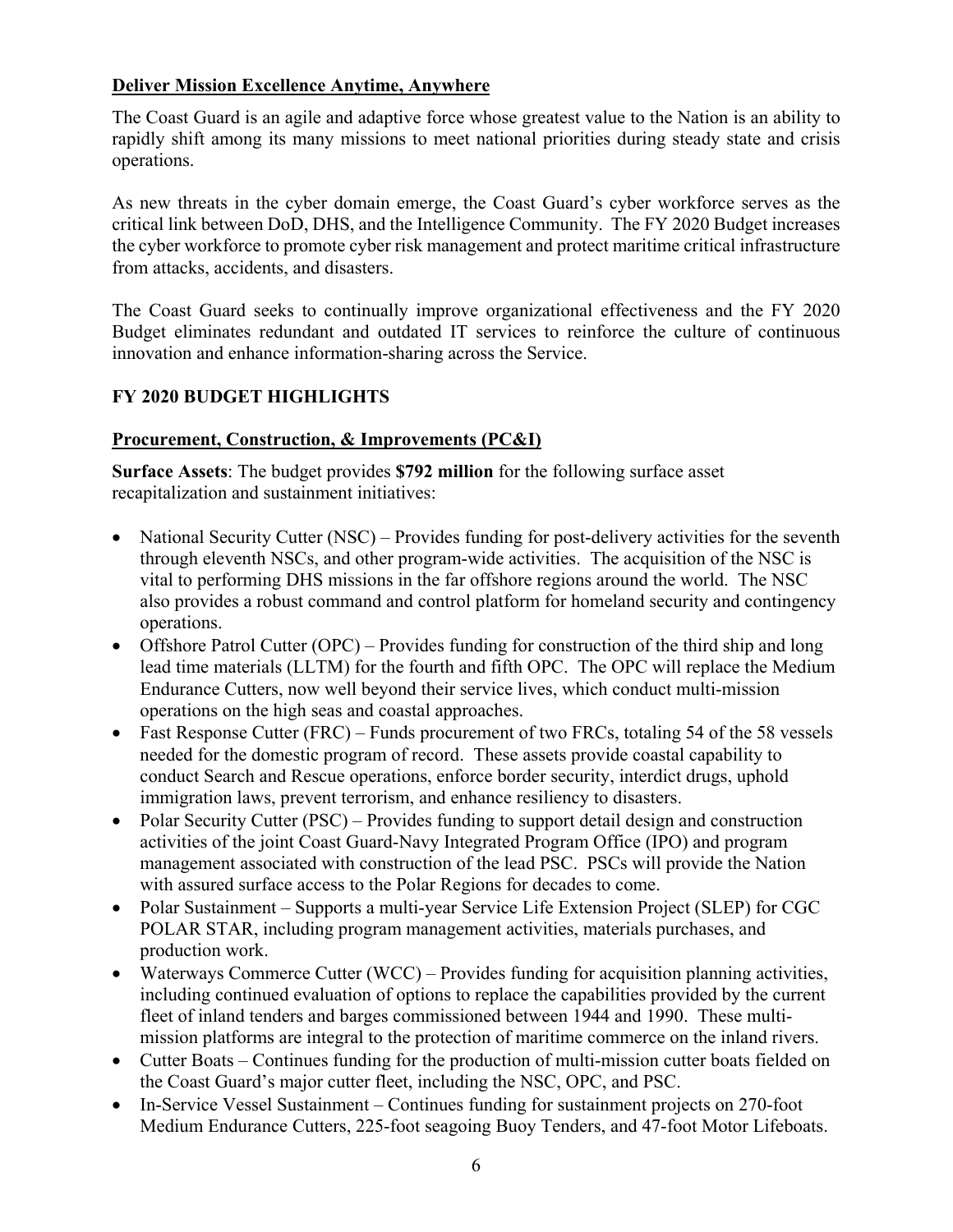Survey and Design – Continues funding for multi-year engineering and design work for multiple cutter classes in support of future sustainment projects. Funds are included to plan Mid-Life Maintenance Availabilities (MMA) on the CGC HEALY, CGC MACKINAW, and the fleet of 175-foot Coastal Buoy Tenders.

**Air Assets:** The budget provides **\$200 million** for the following air asset recapitalization or enhancement initiatives:

- HC-144 Continues Minotaur mission system retrofits and provides high-definition electrooptical infrared cameras to meet DHS Joint Operational Requirements.
- HC-27 Continues missionization activities, including funding for spare parts, logistics, training, and mission system development.
- HH-65 Continues modernization and sustainment of the Coast Guard's fleet of H-65 short range recovery helicopters, converting them to MH-65E variants. The modernization effort includes reliability and sustainability improvements, where obsolete components are replaced with modernized sub-systems, including an integrated cockpit and sensor suite. Funding is also included to extend aircraft service life for an additional 10,000 hours.
- MH-60 Includes funding to support a service life extension for the fleet of medium range recovery helicopters to better align recapitalization with DOD's future vertical lift program.
- sUAS Continues program funding to deploy sUAS onboard the NSC allowing increased interdiction through greater Intelligence, Surveillance, and Reconnaissance (ISR).

**Shore Units and Aids to Navigation (ATON)**: The budget provides **\$174 million** to recapitalize shore infrastructure that supports Coast Guard assets and personnel, as well as construction and improvements to ensure public safety on waterways. Examples include:

 Replacement of covered boat moorings at Station Siuslaw River, Oregon; recapitalization of failed aviation pavement at Sector Columbia River, Oregon; construction in Boston, Massachusetts to support arriving FRCs; and construction in Sitka, Alaska to support arriving FRCs.

**Other (Asset Recapitalization)**: The budget provides **\$69 million** for other initiatives funded under the Procurement, Construction, and Improvements account, including the following equipment and services:

- Command, Control, Communications, Computers, Intelligence, Surveillance, and Reconnaissance (C4ISR) – Provides design, development, upgrades, and assistance on C4ISR hardware and software for new and in-service assets.
- Program Oversight and Management Funds administrative and technical support for acquisition programs and personnel.
- CG-Logistics Information Management System Continues development and deployment of this system to Coast Guard operational assets.
- Cyber and Enterprise Mission Platform Provides funding for emerging Command and Control, Communications, Computer, Cyber, and Intelligence (C5I) capabilities.
- Other Equipment and Systems Funds end-use items costing more than \$250,000 used to support Coast Guard missions, including equipment to support operation and maintenance of vessels, aircraft, and infrastructure.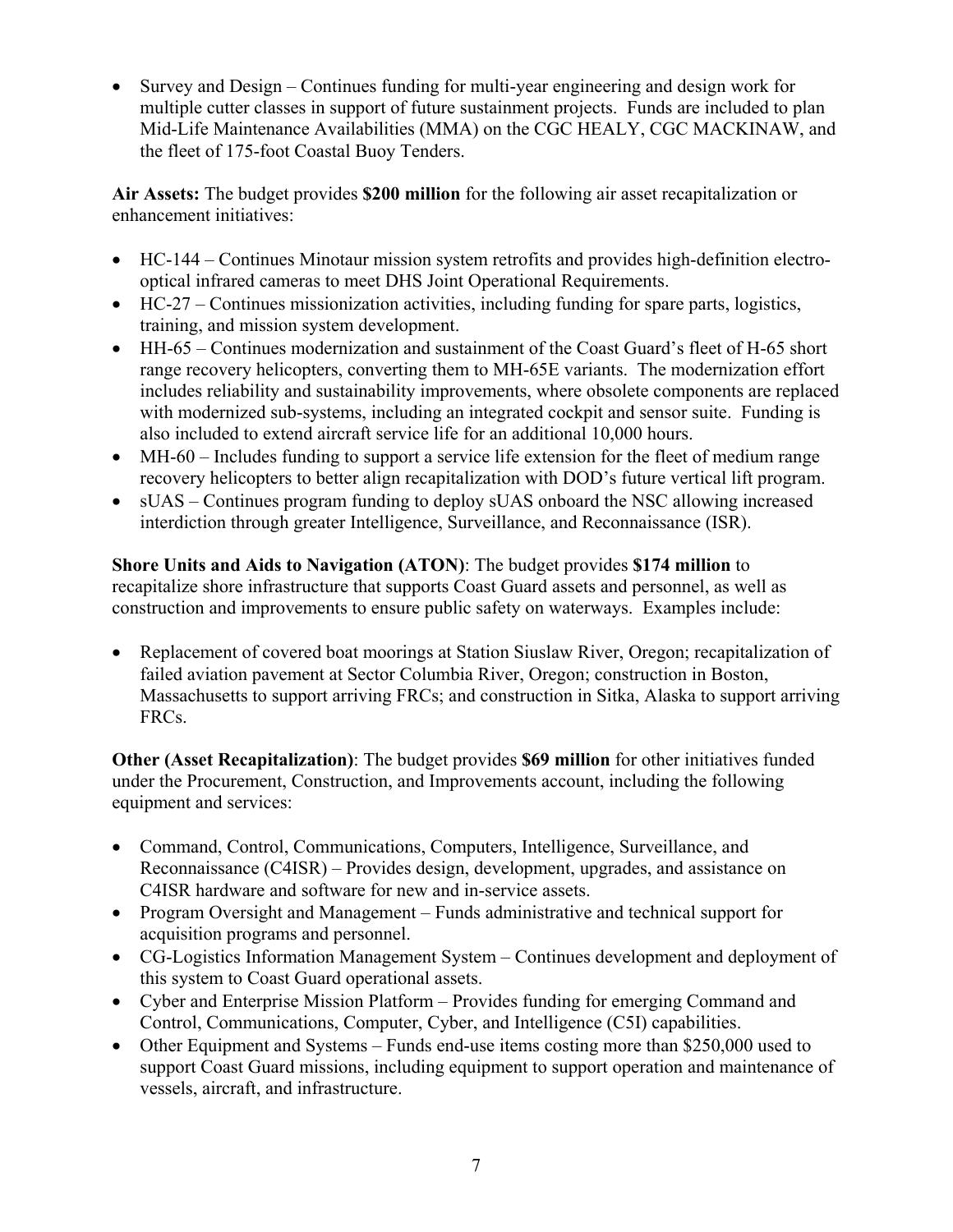## **Operations and Support (O&S)**

**Operation and Maintenance of New Assets**: The budget provides **\$59 million and 297 FTE** to operate and maintain shore facilities and sustain new cutters, boats, aircraft, and associated C4ISR subsystems delivered through acquisition efforts:

- Shore Facilities Funds operation and maintenance of shore facility projects scheduled for completion prior to FY 2020. Projects include: Coast Guard Yard dry dock facilities in Baltimore, Maryland; FRC Homeport Facilities in Galveston, Texas; Electrical Utilities for Air Station Barbers Point, Hawaii; and Housing for Station Jonesport, Maine.
- FRC Funds operation and maintenance and personnel for five FRCs and shore-side support for FRCs in Galveston, Texas; Key West, Florida; and Apra Harbor, Guam.
- $\bullet$  NSC Funds crew of NSC #9, as well as personnel for sensitive compartmented information facility (SCIF) crews and analytical support, and shore-side support personnel in Charleston, South Carolina.
- $\bullet$  OPC Funds a portion of the crew for OPC #1, as well as shore-side personnel to develop operational doctrine for the new class of cutter to be homeported in Los Angeles/Long Beach, California.
- HC-130J Aircraft Funds operations, maintenance, air crews, and pilots for HC-130J airframe #12.

**Pay & Allowances**: The budget provides **\$118 million** to maintain parity with DoD for military pay, allowances, and health care, and for civilian benefits and retirement contributions, including a 3.1 percent military pay raise in 2020. As a branch of the Armed Forces of the United States, the Coast Guard is subject to the provisions of the National Defense Authorization Act, which include pay and personnel benefits for the military workforce.

**Asset Decommissionings**: The budget saves **\$12 million and 119 FTE** associated with the planned decommissioning of one High Endurance Cutter (WHEC) and three 110-foot Patrol Boats (WPBs). As the Coast Guard recapitalizes its cutter and aircraft fleets and brings new assets into service, the older assets that are being replaced will be decommissioned:

- High Endurance Cutter (WHEC) The budget decommissions one WHEC. These assets are being replaced with modernized and more capable NSCs.
- 110-foot Patrol Boats (WPBs) The budget decommissions three WPBs. These assets are being replaced with modernized and more capable FRCs.

**Operational Adjustments**: In FY 2020, the Coast Guard will make investments that begin to address the erosion of readiness of the Service while investing in new workforce initiatives:

- Aircraft Federal Aviation Administration (FAA) Compliance The budget provides **\$22 million** to replace obsolete aircraft equipment and systems necessary to comply with FAA 2020 airspace requirements.
- Cyber and IT Infrastructure The budget provides **\$16 million and 38 FTE** to mature the cybersecurity defense program. The budget also provides funding for an information technology framework and platform to establish a consolidated user interface primarily for Command Centers.
- Restoring Depot Readiness The budget provides **\$10 million** to begin to restore eroded vessel and aircraft readiness and address critical information technology maintenance and inventory backlogs.